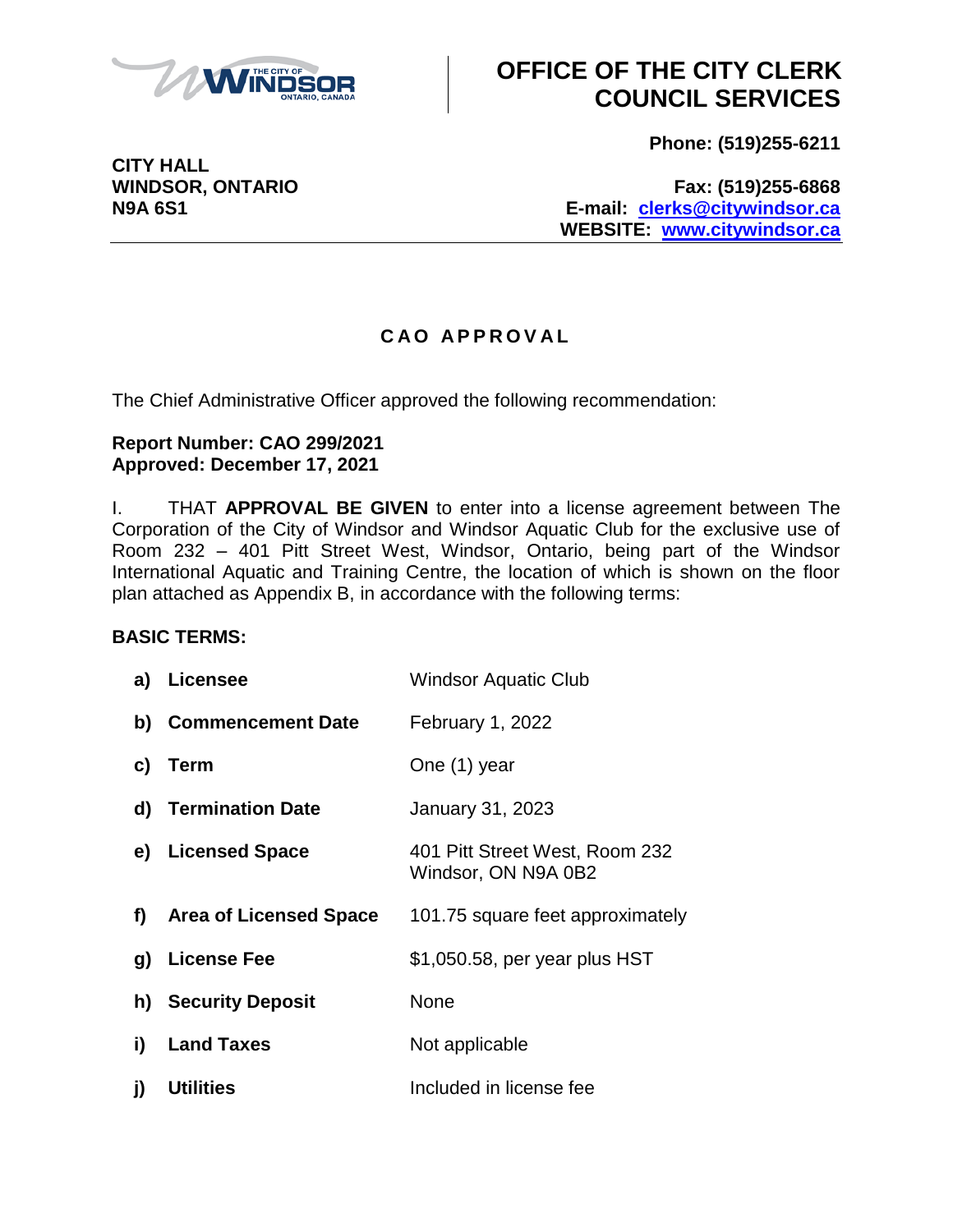

# **OFFICE OF THE CITY CLERK COUNCIL SERVICES**

**Phone: (519)255-6211**

**CITY HALL**

**WINDSOR, ONTARIO Fax: (519)255-6868 N9A 6S1 E-mail: [clerks@citywindsor.ca](mailto:clerks@citywindsor.ca) WEBSITE: [www.citywindsor.ca](http://www.citywindsor.ca/)**

- **k) Permitted Use** Office Space Aquatic / Swimming Club **l) Insurance General Liability Insurance** Minimum Limit \$2,000,000.00 Licensee's Legal Liability Insurance Minimum Limit \$300,000.00 The Corporation of the City of Windsor to be listed as an additional insured and 30 days' notice of cancellation **m)Renewal** Upon mutual consent of Licensee and Licensor, a one year option to renew on the same terms and conditions herein, save and except the license fee **n) Guarantor** None
	- **o) Special Provisions:** Licensee shall comply with the most up-to-date regulations in place under the *Emergency Management and Civil Protection Act*, as amended from time to time, regardless of the frequency of such amendments. Licensee shall also comply with any guidelines and best practices issued by the Province of Ontario or any other governing body in relation to limiting the spread of COVID-19

Licensee acknowledges and assumes responsibility for complying with the *Reopening Ontario (A Flexible Response to COVID-19) Act, 2020*, S.O. 2020, c. 17, as may be amended from time to time, and all regulations, rules, and orders issued thereunder, including, without limitation, any masking requirements, physical distancing requirements, capacity limits, and proof of vaccination requirements (the "**COVID Rules**"). Licensee further agrees to indemnify and hold harmless The Corporation of the City of Windsor from any and all liability, fines, loss, claims, demands, costs and expenses arising in any way from any failure to comply with the COVID Rules